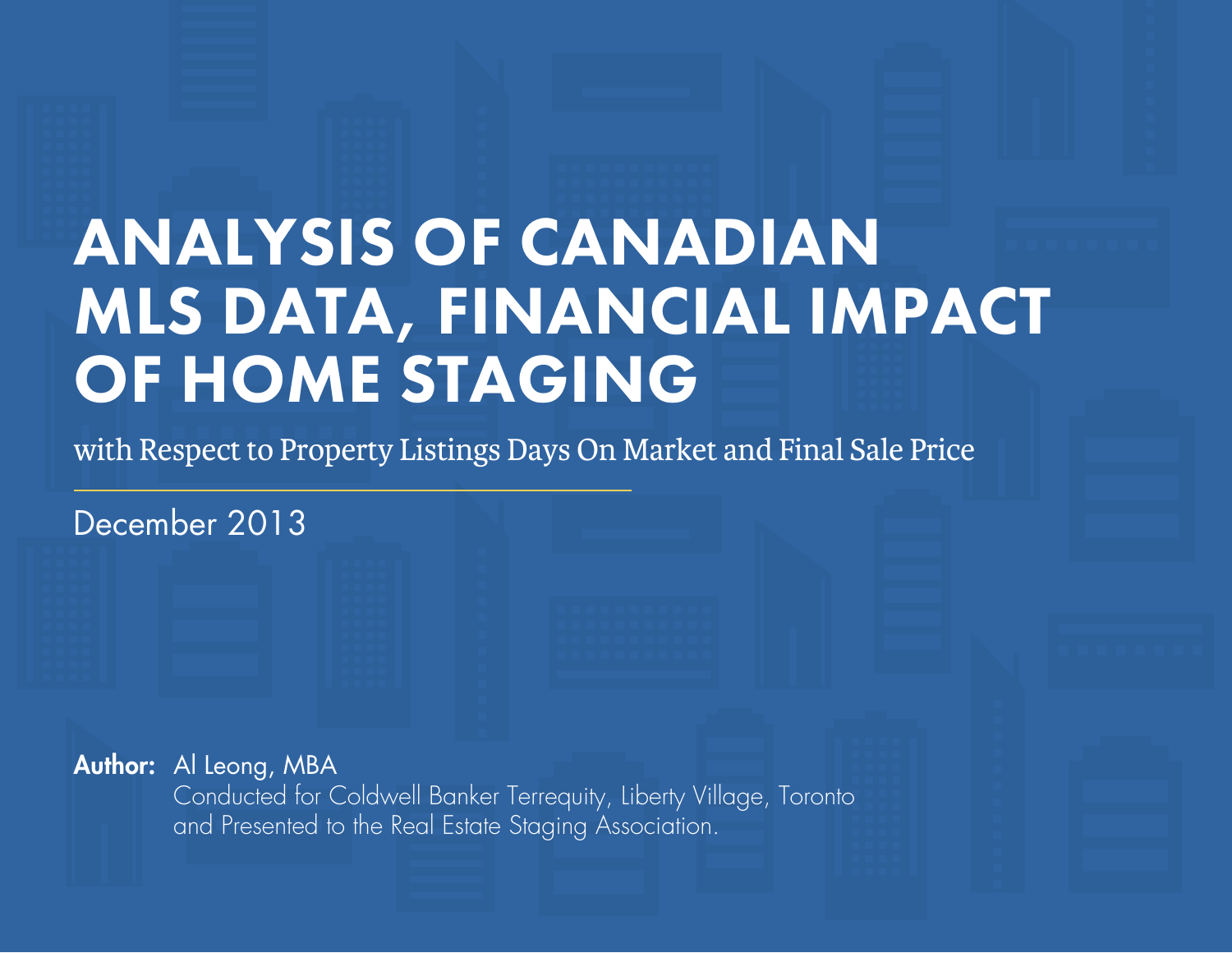PRESENTED TO REAL ESTATE STAGING ASSOCIATION

# Staging Services Research

Analysis of Canadian (CREA) MLS Data for Liberty Village, Toronto, Canada between 2011 – 2013, and the Financial Impact of Home Staging with respect to Reducing a Property Listings Time to Sale (Days-On-Market) and the Final Sale Price.

> **Al Leong, MBA 12/25/2013**

This report examines and verifies the reduction of days on marketing from Canadian MLS data and the claims from home stagers quoting a RESA 2010 report and other home staging organizations publish claims of increased valuation of properties. A correlation is found confirming staging reduces time on market and saves sellers money, but does not find a significant statistical relationship between the final sale price and whether a home has been staged for sale.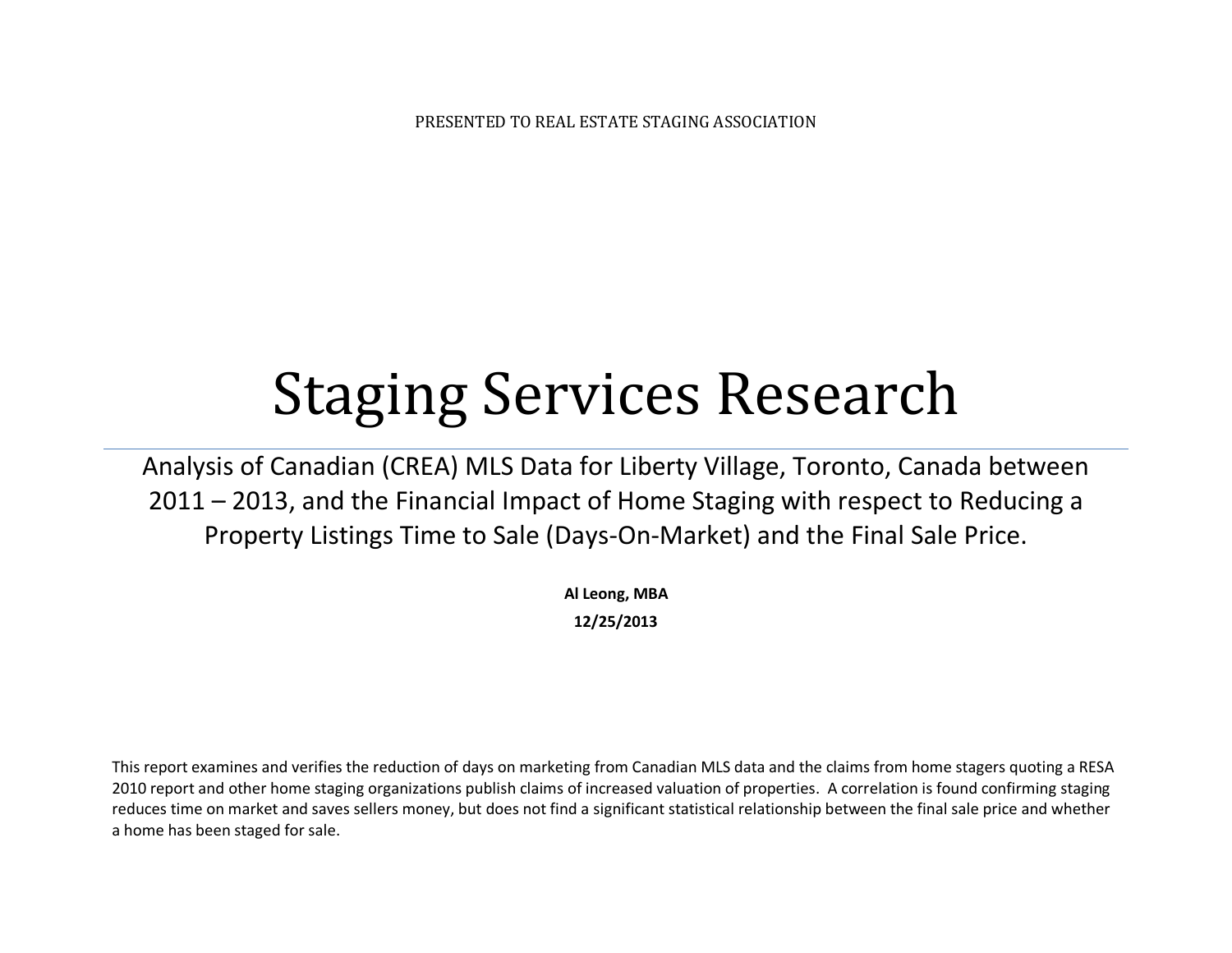# **Table of Contents**

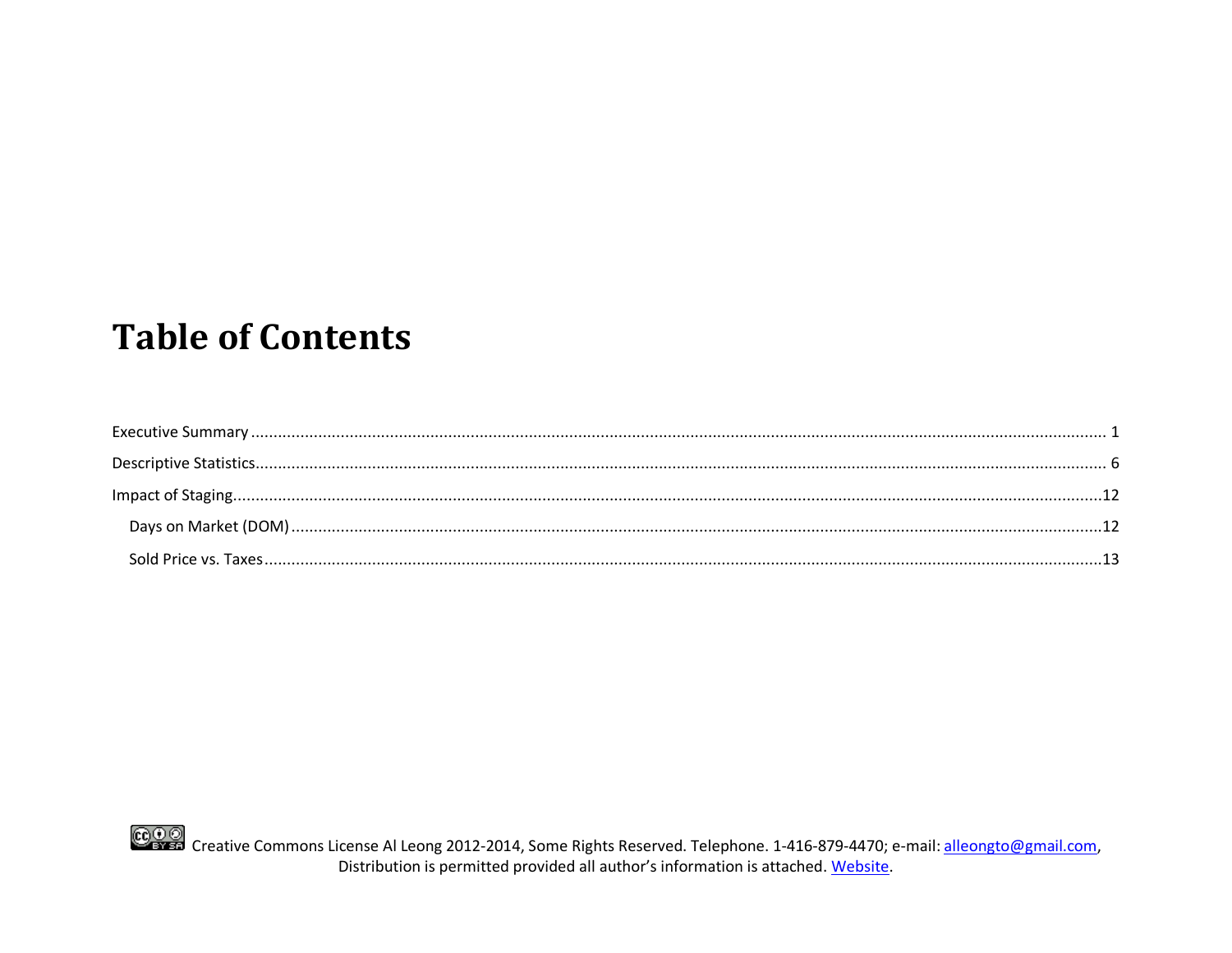## <span id="page-3-0"></span>Executive Summary

A need arose to validate claims that staging produced results to reduce a property's time on the market and that staging increased the valuation of a home in terms of final sale price by 5-10%. Claims of up 78% time reduction of time to sell reduction were published online quoting RESA statistics, by some home stagers. For example, "It is commonly shown that quality & effective staging can result in a 3 – 8% higher selling price and spend half the time on the market." was found mixed with RESA statistics on one home staging website. And Another site<http://www.stagedhomes.com/mediacenter/stagingstatistics.php> - citing research from the International Association of Home Staging Professionals.

The purpose of this research report collected data from one neighbourhood of Toronto to verify the performance and return on investment on market return on investment claims. Data forwarded by Coldwell Banker Terrequity (W&Y Homes Liberty Village), and Three Towers Residential from existing MLS listing and sales data found in the Canadian Real Estate Association (CREA) database for Liberty Village district of Toronto—a new multi-billion dollar development. Sales data required visual inspection of MLS listings to identify if the units were furnished (staged) for sale. Tabulation of data for the time period 2011 through 2012 was collected and analyzed. 670 units were listed with 442 sold. This provides sufficient data to draw a conclusion on one district for this time period.

Analysis found that staging on average does have a statistically significant correlation to the reduction of days on market but weak support of the outcome of final negotiated selling price. The average Days-On-Market (DOM) was 37.26 days with most properties selling in the first 2 weeks of listing during this time period. Days on market ranged from 1 to 218 days. It is noted that if there is momentum and the market is considered "hot" properties will likely sell with or without staging based on investment. The question then becomes, "by what degree would staging improve sales", in a hot market vs a weak market. That question cannot be answered by this report's analysis.

The mean price for the neighbourhood analyzed was \$518,086 per condo. The difference (in percentage terms) between the list price and the final sale price was analyzed. The average condo list to sale differential (%) was 4.16% (between \$0 and \$21,550). This figure therefore contradicted claims by some staging firms quoting RESA statistics indicating homes sell for 5% to 8% more.

Page - 1

CCOO<br>Creative Commons License Al Leong 2012-2014, Some Rights Reserved. Telephone. 1-416-879-4470; e-mail: <u>alleongto@gmail.com</u>, Distribution is permitted provided all author's information is attached. [Website.](http://ow.ly/s39ok)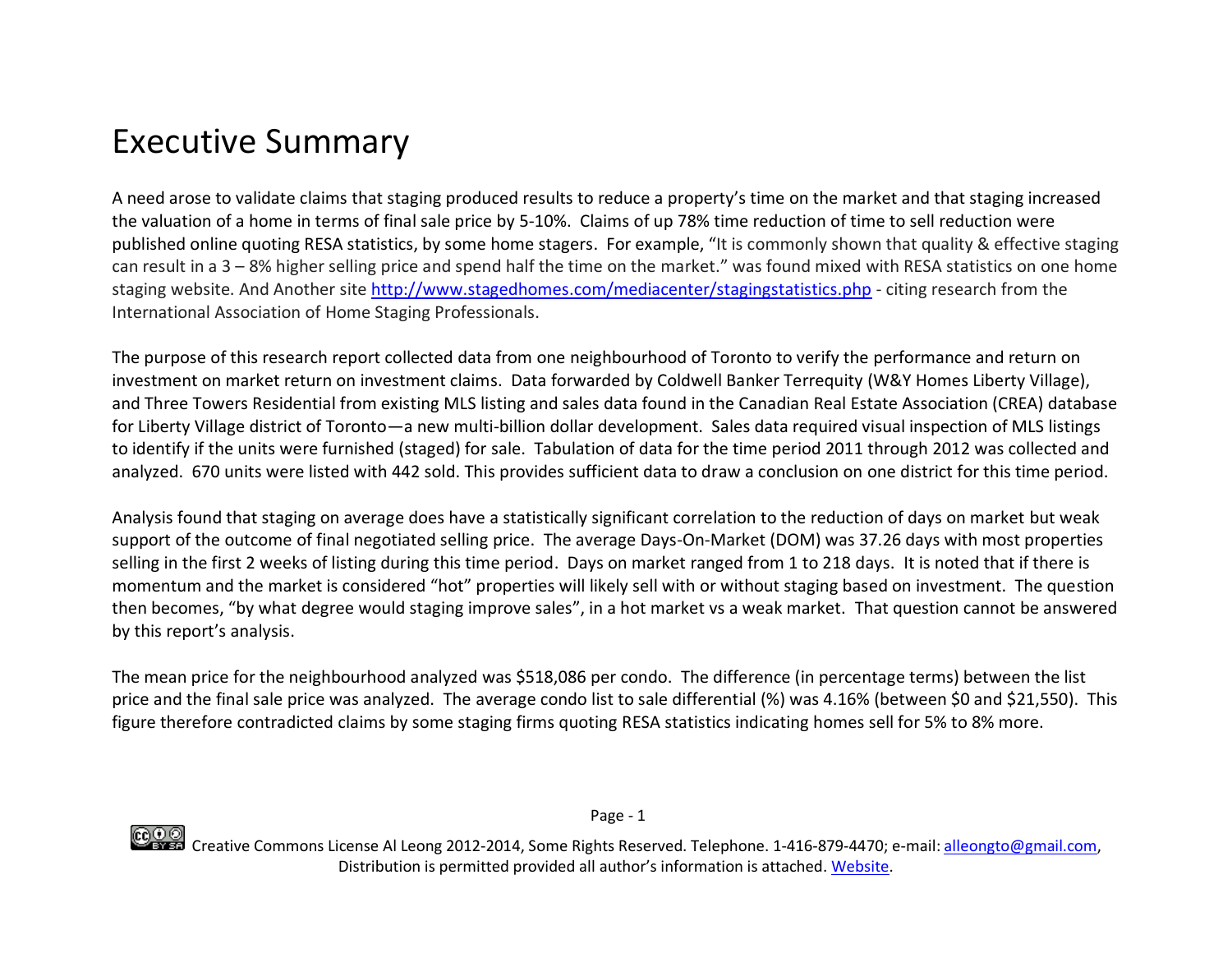Some units did not sell and therefore, the differential was between -75% and -100%. The regression model accounted for 50% of the variation in the final sale price and is a moderate ability to predict the final sale price based on staging and other factors because the seller controls acceptance of the final sale price, normally pegged as an industry standard to between 93% and 97% of the list price. In a seller's market with multiple bid offers and aggressive sale tactics, the final sale price can reach past 100% of asking price. It was shown that DOM ranged from 1 to 218 days if unsold, and those that were staged typically sold within 0 to 75 days. Some units that were staged were not sold. Notably, almost all units staged were sold, and an equal proportion of units that were not staged were both sold and not sold. The relationship with staging may be causal or simply correlated to an external motivator, or both:

- a. Staging properties directly improve buyer offers
- b. The buyer is motivated to sell quickly and will stage the property simultaneously, but the staging does not cause the sale to expedite more quickly—the seller and buyer negotiate because the seller is motivated to sell quickly
- c. Both a) and b) in some undetermined proportion

In summary, for Toronto's Liberty Village during 2011-2012, the prediction regression formula was determined to be: \$445,889- 170x(taxes)+.09205x(taxes^2)-.000005x(taxes)^3 provided an estimate to account for 55.81% of the variation in the final sale price which may or may not be attributed to staging the home. "Taxes" is a direct relationship with square footage and value of property—so there is room for staging to impact the final price.

The return on investment of staging should be calculated, therefore and be the primary lever over lowering the price as the standard tool to reduce time on market. Lowering the price will have a similar effect on close a sale quickly. The calculation of the return of the investment in cost of staging is the incremental cash flows generated:

Incremental Cash (ROI) = reduction in time (cost of capital and opportunity cost) / cost of staging services. Most published claims leave out the cost of capital and opportunity cost in this calculation which erroneously lowers the return on investment of staging services: the reduction in \$500,000 x 5% mortgage interest for 3 months, for example, is \$6,250. If the staging fee for this condo is \$2,500, then the return on investment is the increased valuation from staging (6%) PLUS, (\$6,250-\$2,500) = \$3,750. In this example, the ROI of staging is 150% as a service, and the total return on staging as high **844%** (\$500,000 property, selling at 93% without staging and 106% with staging, and \$3,750 in time-savings interest with a net difference of \$31,650 over a cost of staging of \$2,500.) A portion of this 844% ROI may be attributable to the ability of the seller to negotiate value-added items into the sale price. Other

Page - 2

COOO<br>Creative Commons License Al Leong 2012-2014, Some Rights Reserved. Telephone. 1-416-879-4470; e-mail: <u>alleongto@gmail.com</u>, Distribution is permitted provided all author's information is attached. [Website.](http://ow.ly/s39ok)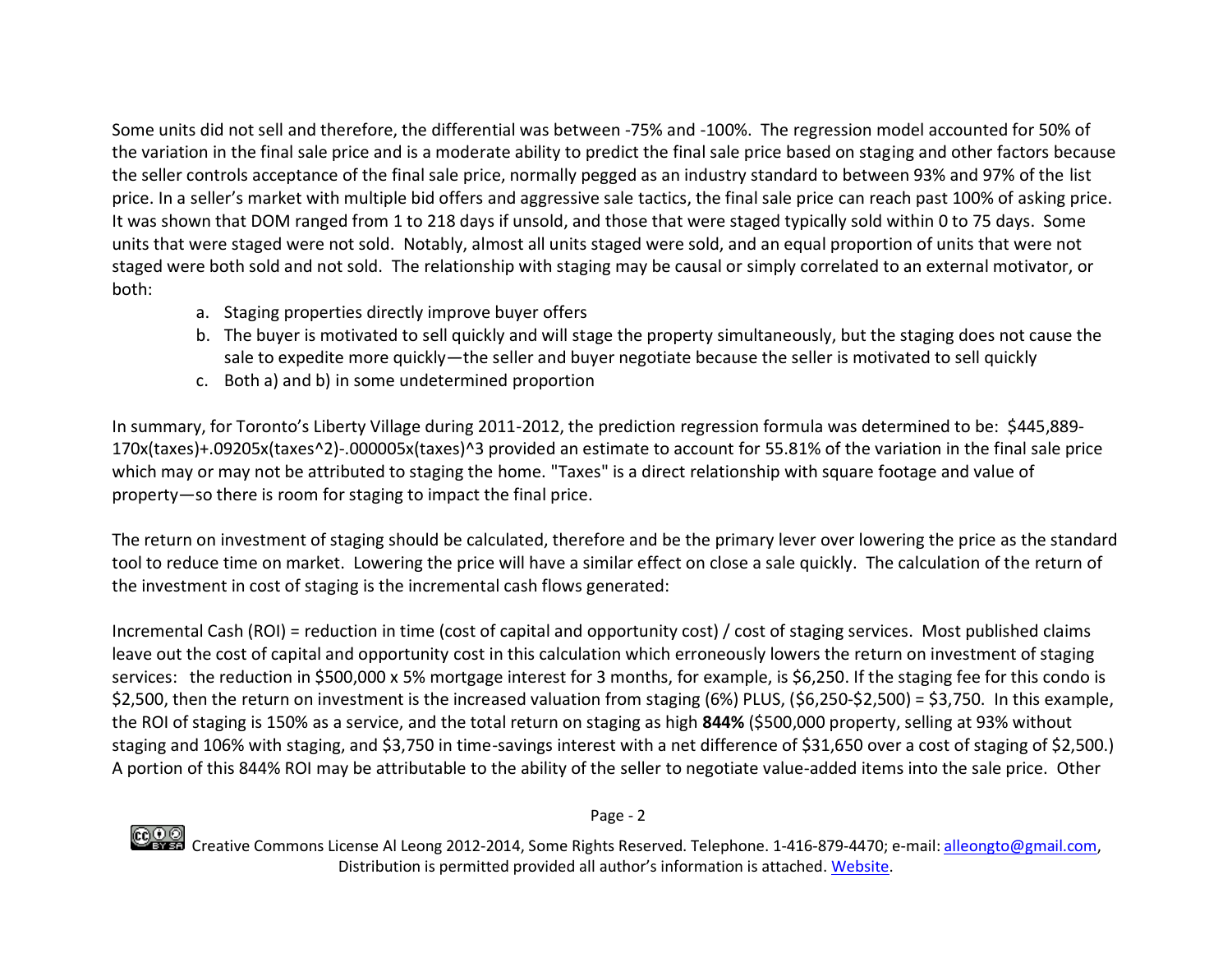levers include structural additions such as structural improvements (kitchen, hardwood floors, fresh paint, repairs if any, extra parking and additions). The willingness of the buyer, the supply and demand conditions also have material impact on the 844% ROI.

Therefore, this study did not validate a claim of 80% reduction in time, as quoted by some home stagers quoting RESA. The results confirmed staged (and non-staged units) sell within 1-2 days on market and therefore a reduction of 100% is claimable, yet inaccurate—the average is a 50% reduction on market.

### **Additional Comments**

It is noted that the sufficiency of the design is not researched in this report. Some real estate agents competing with CBTE stage the units themselves either for free or for an additional 1% of the final sale price, and the owner did not hire a professional staging firm.

The quality of furnishings was not studied in the impact of return on investment or days on market. Real estate agents, for example, provided a clause to add another 1% to the cost of the agent's fees for staging the unit. For a \$500,000 home, this amounts to \$5,000 and may increase or reduce the return on investment figure compared to a professional home staging crew's fees. Since it is understood that the home owner does not own the furniture and only the structure of the condo, most view staging as a visualization aid to enhance the experience of the walkthrough of the property for buyer engagement. The fee for this visualization and aid is the service provided by the owner to expedite the sale.

Therefore, it is unreasonable to believe the return on investment (impact of staging) on the final sale price would be more than the value of the fee of the service of visualization (the stager's fees). However, the emotional reaction of the buyer on the impact of staging may propel the final sale to deliver returns beyond the investment cost of staging (emotional response and capability of buyer to prefer to pay for more than the cost or value of staging, since not all buyers react logically). The return on final sale price is therefore normally limited to the upper bounds to the fees for staging services paid plus the savings in interest (opportunity cost) to having a quick sale (capital cost, maintenance fees, interest and opportunity cost).

With price as another key negotiation lever, lowering the price will also hasten the sale but with the detrimental risk of signalling inferior quality or urgency. With multiple units on MLS in one condo building, comparisons are easy (furnished or not) and price can

Page - 3

COOO<br>Creative Commons License Al Leong 2012-2014, Some Rights Reserved. Telephone. 1-416-879-4470; e-mail: <u>alleongto@gmail.com</u>, Distribution is permitted provided all author's information is attached. [Website.](http://ow.ly/s39ok)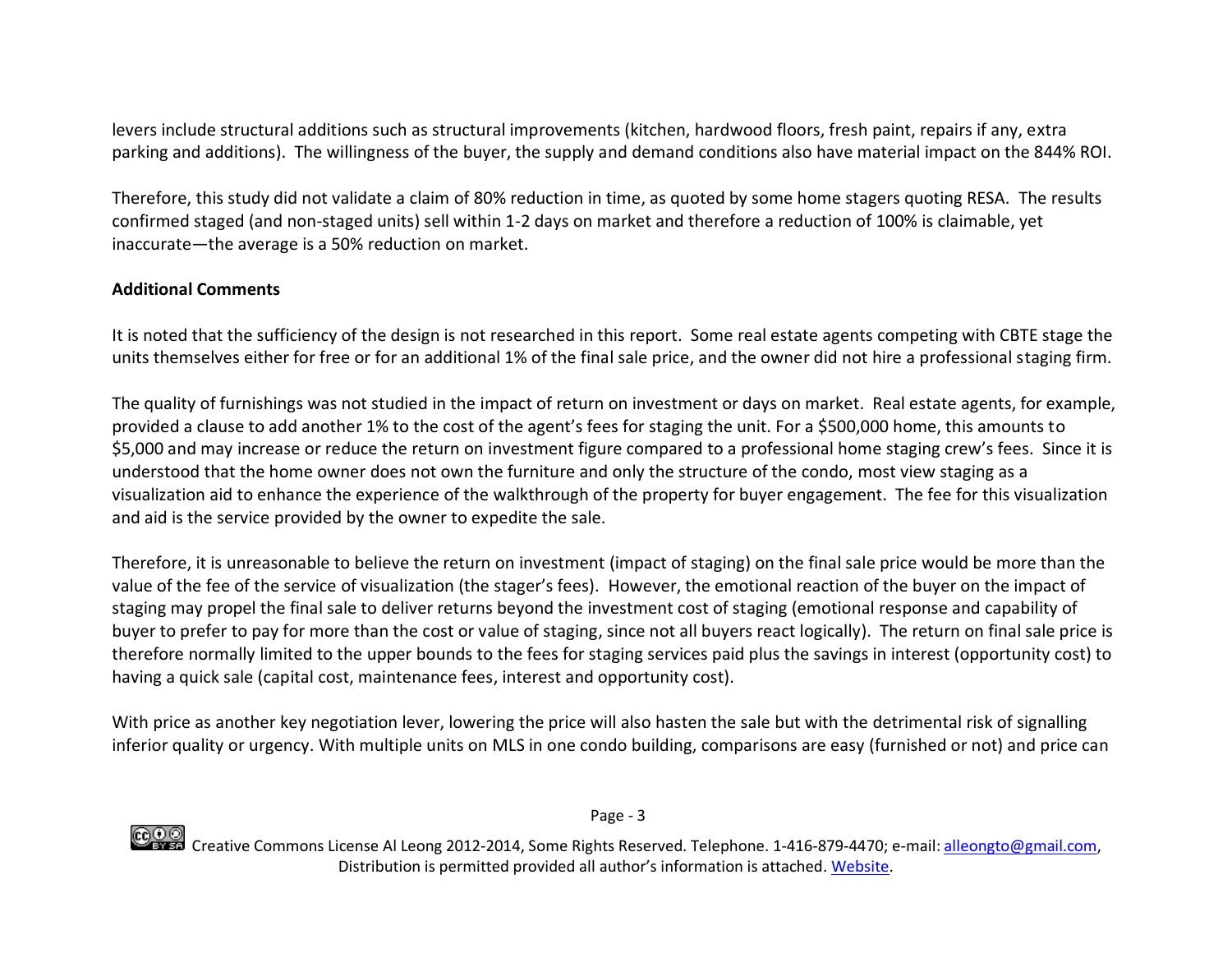quickly expedite a sale. Furnishing therefore, should be used to maintain pricing to avoid cost competition between sellers in the same neighbourhood or building.

The final decision to stage a home will depend on the priority of the seller with respect to these variables:

- Supply quantity
- Demand quantity
- Competition between sellers
- Urgency or requirement to sell (opportunity cost of vacant unsold home) seller's capital and ability to hold off until demand pressure increases
- Staging fees
- Other costs interest rate (cost of capital, maintenance fees, interest rate)
- Home Improvements / other market property comparisons
- Quality of staging assets
- Performance of real estate agent (MLS listing vs do-it-yourself / for sale by owner), agent's fees

The findings therefore argues for the cessation of advertising claims that state staging increases the value of a home's selling price. (e.g., "staged homes sell for x% more.") There is no strong evidence staging has any material impact on the final selling price unless the furniture is also included in that sale, for a profit beyond what is normally negotiated between buyer and a seller. There are properties that are not staged, that sell for more as well. A comparison of identical properties (in the same building, at the same time) must be undertaken to verify this claim.

The increase in final sale price is attributable to the ability of the seller to negotiate (multiple offers, demand, supply, location, and other asset-related variables) that signals a quality of desirability and maintenance (particularly for resale homes). For new condos, the apparent increase in value is not legitimate because the units are may be identical.

The reduction of days on the market and the capture of reduction in expenses by the seller: interest, maintenance fees, cost of capital and opportunity cost of the capital. The value of the structure of the asset of the home (as defined by property assessment) has not changed. But the willingness of the buyer to pay more for a property in the final negotiated outcome may, or may not be

Page - 4

CCOO<br>Creative Commons License Al Leong 2012-2014, Some Rights Reserved. Telephone. 1-416-879-4470; e-mail: <u>alleongto@gmail.com</u>, Distribution is permitted provided all author's information is attached. [Website.](http://ow.ly/s39ok)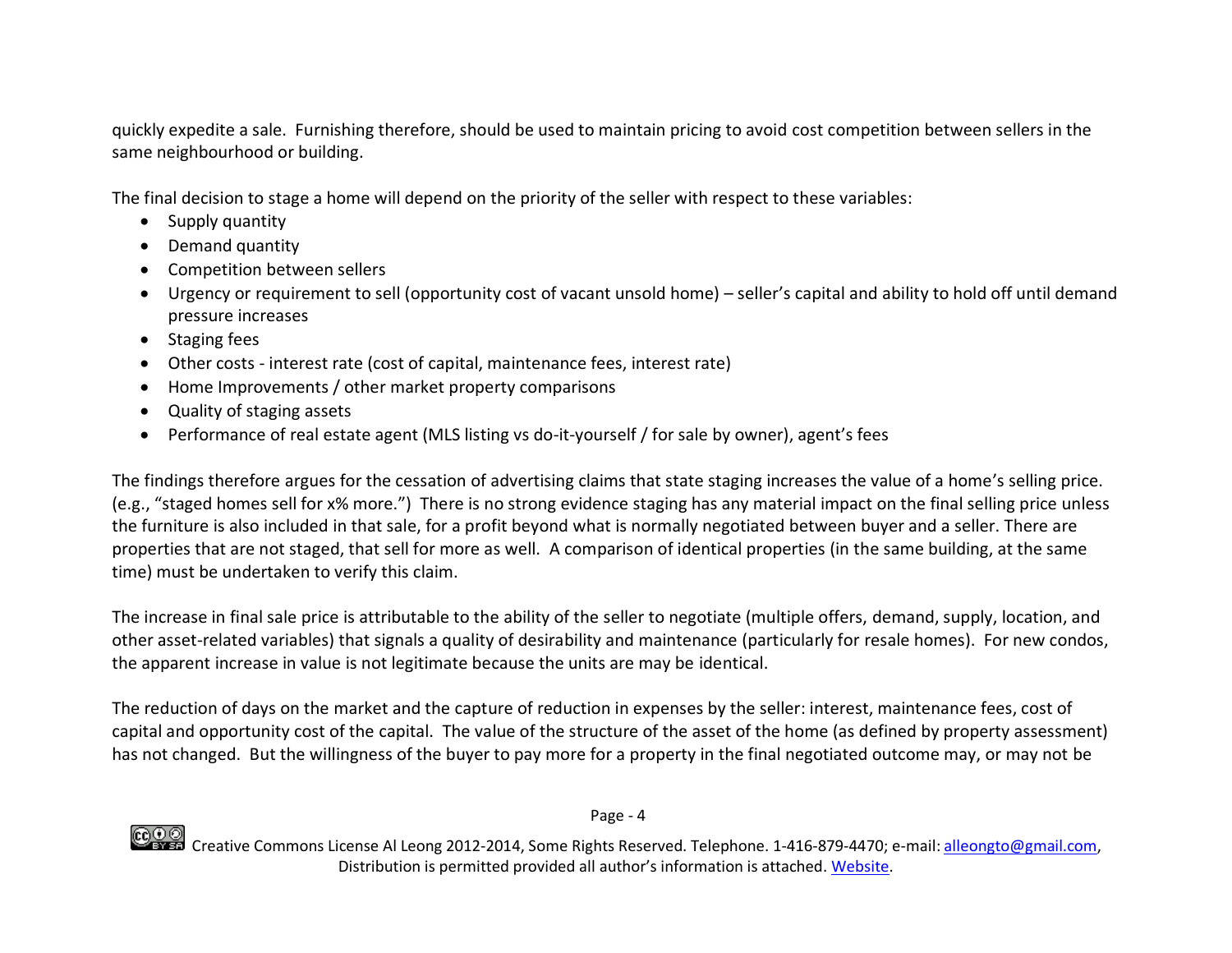attributable to staging alone. There is also evidence that staging does not increase the value of a home. The statistical evidence does not support this argument because more than 50% of the variance from the model does not clearly draw this conclusion. It is important because if home stagers or agents advertise this promise, they may face false advertising claims for misrepresentation. Arguably, a property assessor and the local city tax valuation methodology can validate or verify this is a false claim based on assessed values (structure, comparable sales, damage, and supply conditions).

### **Recommendation for additional research:**

- The researcher recommends that to have a more current, valid and reliable understanding on the benefits of staging, a timeseries study with a data set with a sample size n>250 in a national random sample study with respect to homes and condos that are sold that are professionally staged and compared to those that are staged by agents, or do-it-yourself owners to better understand the return on investment (ROI) of the quality of staging service and the return on investment:
	- o Color, pattern, brand, style (contemporary, modern, cottage, IKEA/knockdown, eclectic, country, ethnic) and value of furniture assets
	- o Cost of furniture rental.
	- o Paint and floor style, color matching theory application for the region (buyer/seller affinity to style)
	- o Price level (%) of the home vs. furnishing assets
	- o Vacant vs occupied staged units (show-readiness, cleanliness, odours, room temperature)
- The researcher further recommends that research should be conducted in a declining or correcting market and understand the impact of staging in a correcting (bubble) market with falling prices to understand the impact of staging in delivering better returns on investment (reducing the cost of capital, interest and mortgage payments) and the moderating variables of staging as a standard practice (everyone stages, so I should stage too to sell) vs. reducing the price (stratified against low cost and high value properties).
- The research recommends that to determine the range (minimum, maximum, and mean) cost savings and return on investment (ROI) attributable to staging and the impact of reducing time on market: specifically, the cost of capital (loan interest), capital opportunity cost (money used elsewhere earning a higher rate of return), mortgage payment reduction, utilities and insurance, taxes, maintenance fee savings for condos, common elements expenses, and property taxes. The 2010 RESA report underestimates these expenses and reduces the estimation savings return on investment (ROI) from staging.

COOO<br>Creative Commons License Al Leong 2012-2014, Some Rights Reserved. Telephone. 1-416-879-4470; e-mail: <u>alleongto@gmail.com</u>, Distribution is permitted provided all author's information is attached. [Website.](http://ow.ly/s39ok)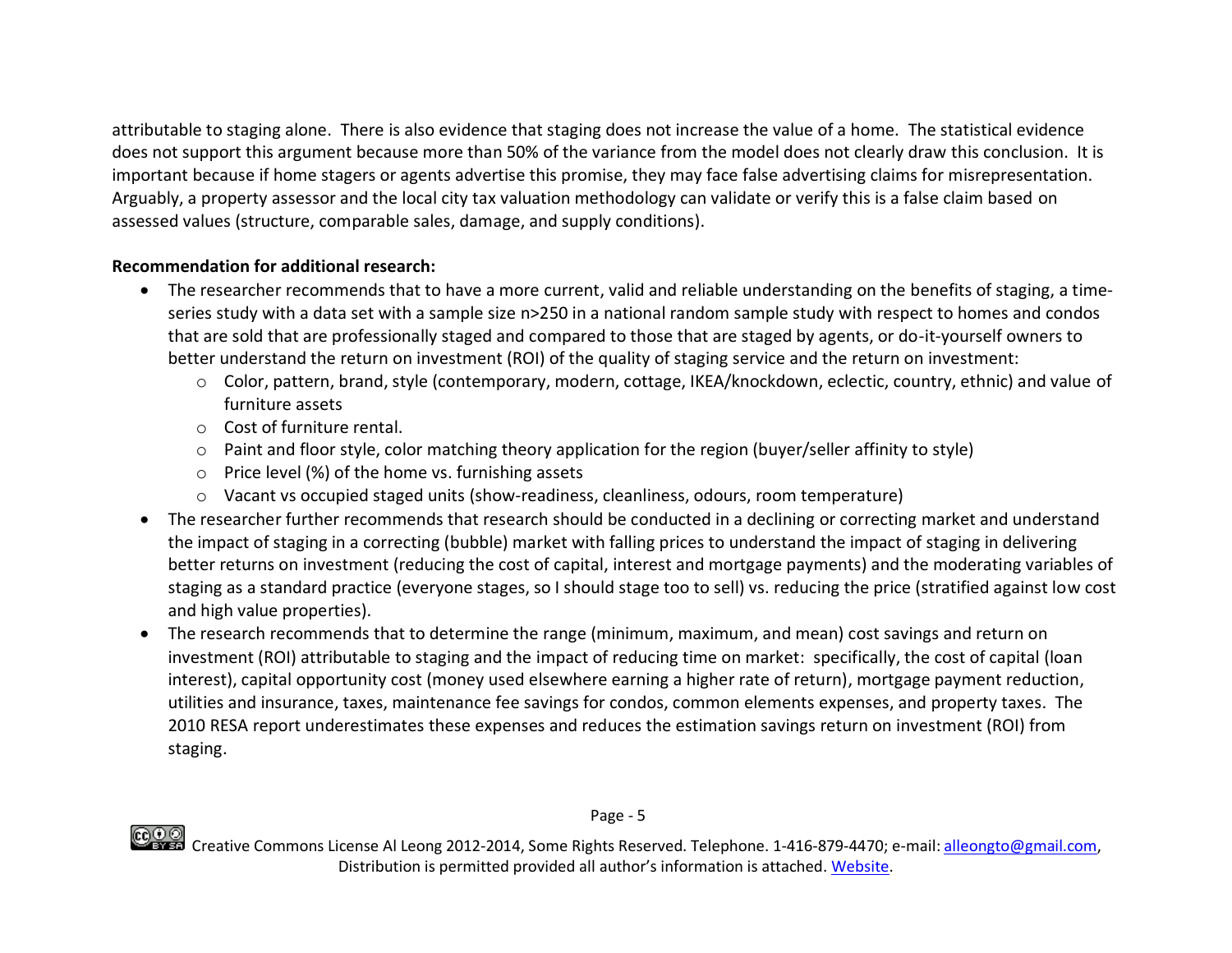## <span id="page-8-0"></span>Descriptive Statistics

### **Descriptive Statistics: staged, taxes, DOM, list, sold price, diff, diff%**

| Variable   | Ν       | $N^{\star}$ | Mean     | SE Mean | StDev  | Minimum   | Q1     | Median | Q3     |
|------------|---------|-------------|----------|---------|--------|-----------|--------|--------|--------|
| staged     | 670     | 0           | 0.1567   | 0.0141  | 0.3638 | 0.0000    | 0.0000 | 0.0000 | 0.0000 |
| taxes      | 665     | 5           | 1597.5   | 51.3    | 1322.0 | 0.0       | 0.0    | 1820.0 | 2436.0 |
| <b>DOM</b> | 670     | 0           | 37.20    | 1.25    | 32.32  | 0.00      | 13.00  | 28.00  | 55.00  |
| list       | 670     | $\circ$     | 431333   | 6712    | 173726 | 199900    | 349875 | 384700 | 480724 |
| sold price | 442     | 228         | 518086   | 13788   | 289873 | 199900    | 350000 | 436995 | 589900 |
| diff       | 442     | 228         | $-73376$ | 8757    | 184109 | $-900000$ | 0      | 0      | 6825   |
| diff%      | 442     | 228         | $-15.35$ | 1.75    | 36.82  | $-114.45$ | 0.00   | 0.00   | 1.78   |
| Variable   | Maximum |             |          |         |        |           |        |        |        |
|            |         |             |          |         |        |           |        |        |        |
| staged     |         | 1,0000      |          |         |        |           |        |        |        |
| taxes      |         | 7913.4      |          |         |        |           |        |        |        |
| DOM        |         | 218.00      |          |         |        |           |        |        |        |
| list       | 2575000 |             |          |         |        |           |        |        |        |

This data table shows roughly 670 units were examined (dataset) and of those 442 were sold. The Max DOM was 218 days, and Min 1 day.



sold price 2575000 diff 255100 diff% 25.77

> CCOO<br>Creative Commons License Al Leong 2012-2014, Some Rights Reserved. Telephone. 1-416-879-4470; e-mail: [alleongto@gmail.com,](mailto:alleongto@gmail.com) Distribution is permitted provided all author's information is attached. [Website.](http://ow.ly/s39ok)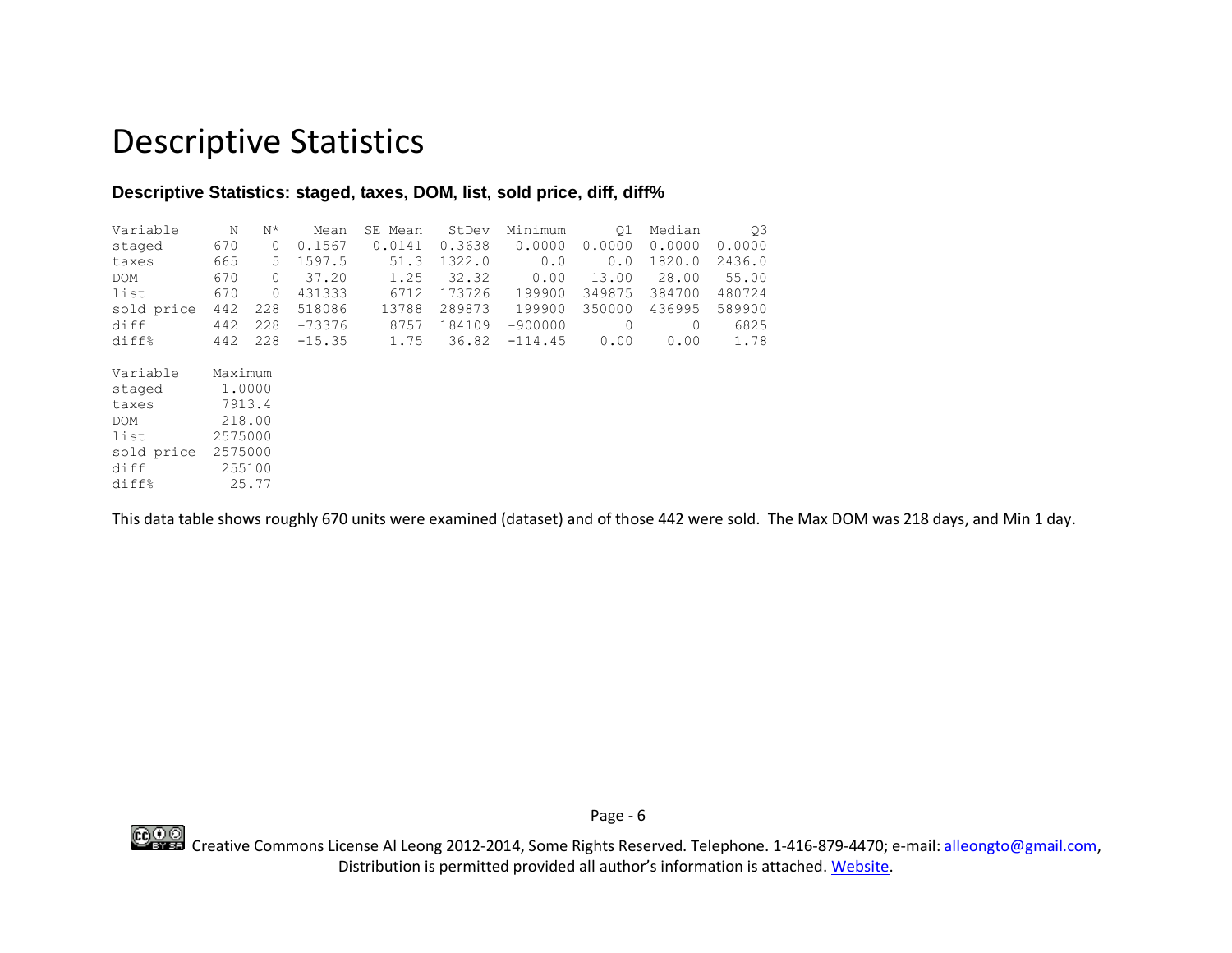



The first boxplot of sold price compares staged (1) vs. non-staged (0) units and the range in sales prices. Typically furnished/staged units ranged under \$500,000.

The second graphic boxplot compared Days on Market (DOM) with staged units having overall lower DOM than non-staged units (with a higher 3<sup>rd</sup> quartile range upper limit.

The boxplot of taxes compares staged units with non-staged and demonstrates that staged units have a finite range (with taxes representing a floor space/valuation).



Page - 7

CCOO<br>Creative Commons License Al Leong 2012-2014, Some Rights Reserved. Telephone. 1-416-879-4470; e-mail: [alleongto@gmail.com,](mailto:alleongto@gmail.com) Distribution is permitted provided all author's information is attached. [Website.](http://ow.ly/s39ok)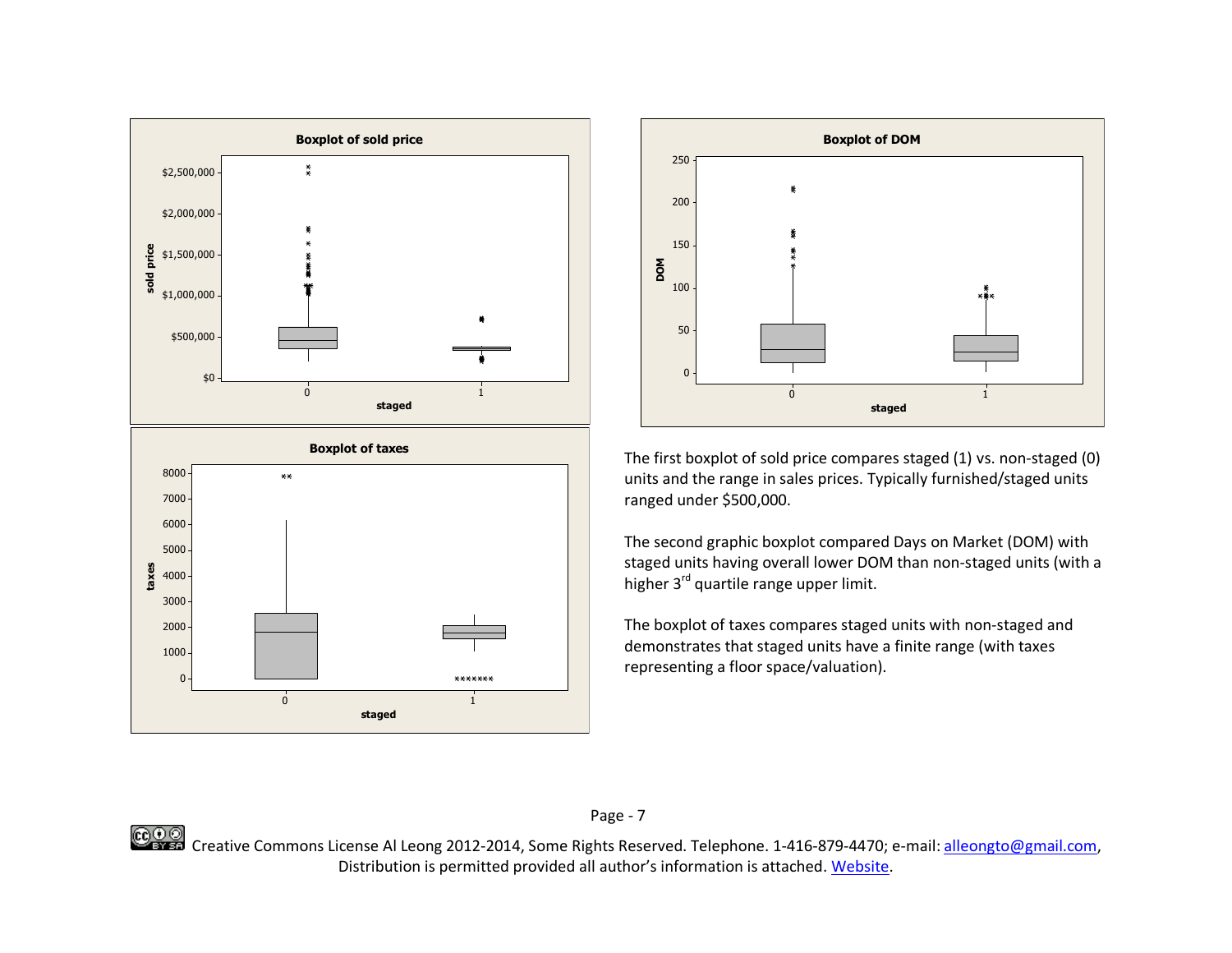

The mean taxes paid per month is \$2,366 and representative of the valuation (and to some degree the square footage) of the property in

This histogram shows DOM is negatively skewed with average DOM of 37.26 days

Most properties sell within the first 1-2 weeks and then trail off (long tail effect)

CCOO<br>Creative Commons License Al Leong 2012-2014, Some Rights Reserved. Telephone. 1-416-879-4470; e-mail: [alleongto@gmail.com,](mailto:alleongto@gmail.com) Distribution is permitted provided all author's information is attached. [Website.](http://ow.ly/s39ok)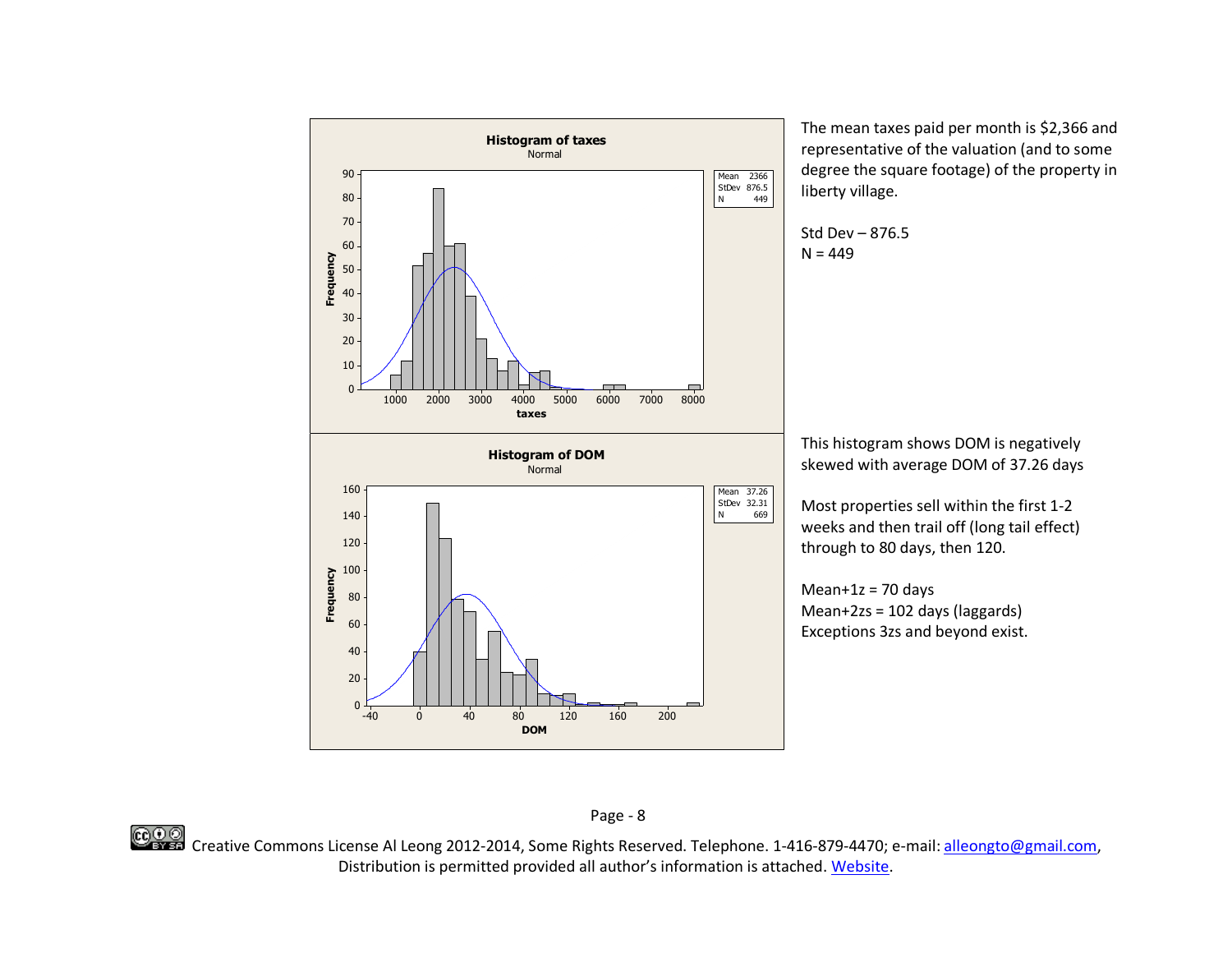

Histogram of list prices averages \$431,333 with 670 units studied.

It has a normal distribution. With StdDev of \$173,726.

The final sales "sold" price is negatively skewed with some units increasing in value due to upgrades and renovations. This matches the expectations of assignment sales and flipping, with the change mainly in condos valued at 500,000 to 750,000.

Mean \$518,086 Std Dev \$289,873 N=442



CCOO<br>Creative Commons License Al Leong 2012-2014, Some Rights Reserved. Telephone. 1-416-879-4470; e-mail: [alleongto@gmail.com,](mailto:alleongto@gmail.com) Distribution is permitted provided all author's information is attached. [Website.](http://ow.ly/s39ok)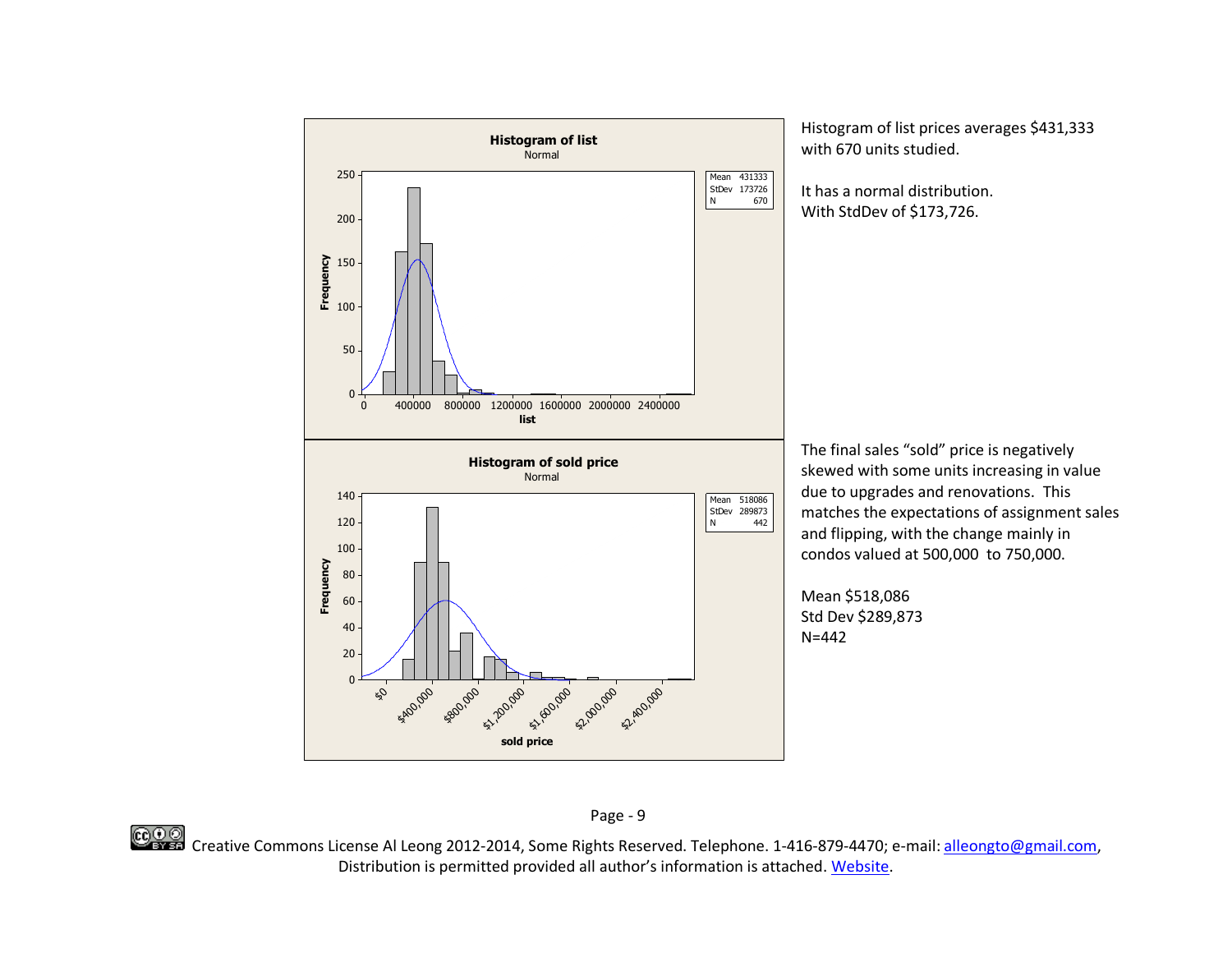

The difference in percentage between the list and final 'sold' price is normal within +/- 5% Most fall within 0% and 50-75 occurrences fall within a 3-5% savings off list.

A few units sold for above asking price +/-5% (count of approximately 5-10 units). By and large the list price was also the finale sales price within a few percentage points (under 5%) of the list or within \$0 to \$21,550.

The leftmost region of -100% represents the unsold units and should be discounted.

CCOO Creative Commons License Al Leong 2012-2014, Some Rights Reserved. Telephone. 1-416-879-4470; e-mail: [alleongto@gmail.com,](mailto:alleongto@gmail.com) Distribution is permitted provided all author's information is attached. [Website.](http://ow.ly/s39ok)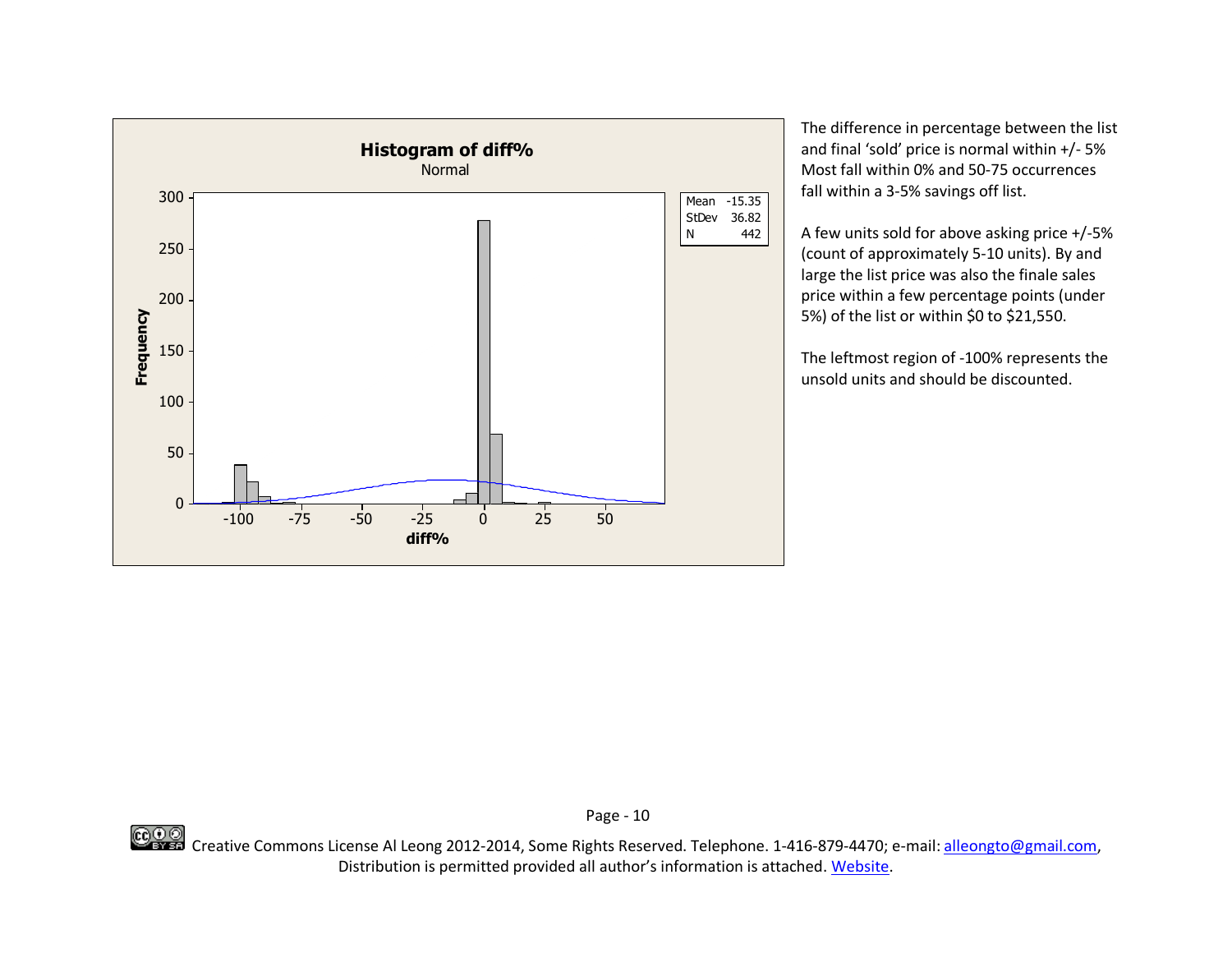

55.81% of the variation in sold price is accounted, this formula has limited accuracy by itself to predict final sale price without other explanations.

Other factors that affect sale price may include time of listing, willingness of seller to sell, staging, supply conditions, negotiation skills of the buyer and seller, and other market variables. It is nonetheless, a good start to frame a price range.

The variation in final sale price can be controlled by the seller, by roughly to 50% through home improvements, staging, timing the listing, location selection, agency or broker "value-add"s, negotiation strategy, and other levers.



CCOO<br>Creative Commons License Al Leong 2012-2014, Some Rights Reserved. Telephone. 1-416-879-4470; e-mail: [alleongto@gmail.com,](mailto:alleongto@gmail.com) Distribution is permitted provided all author's information is attached. [Website.](http://ow.ly/s39ok)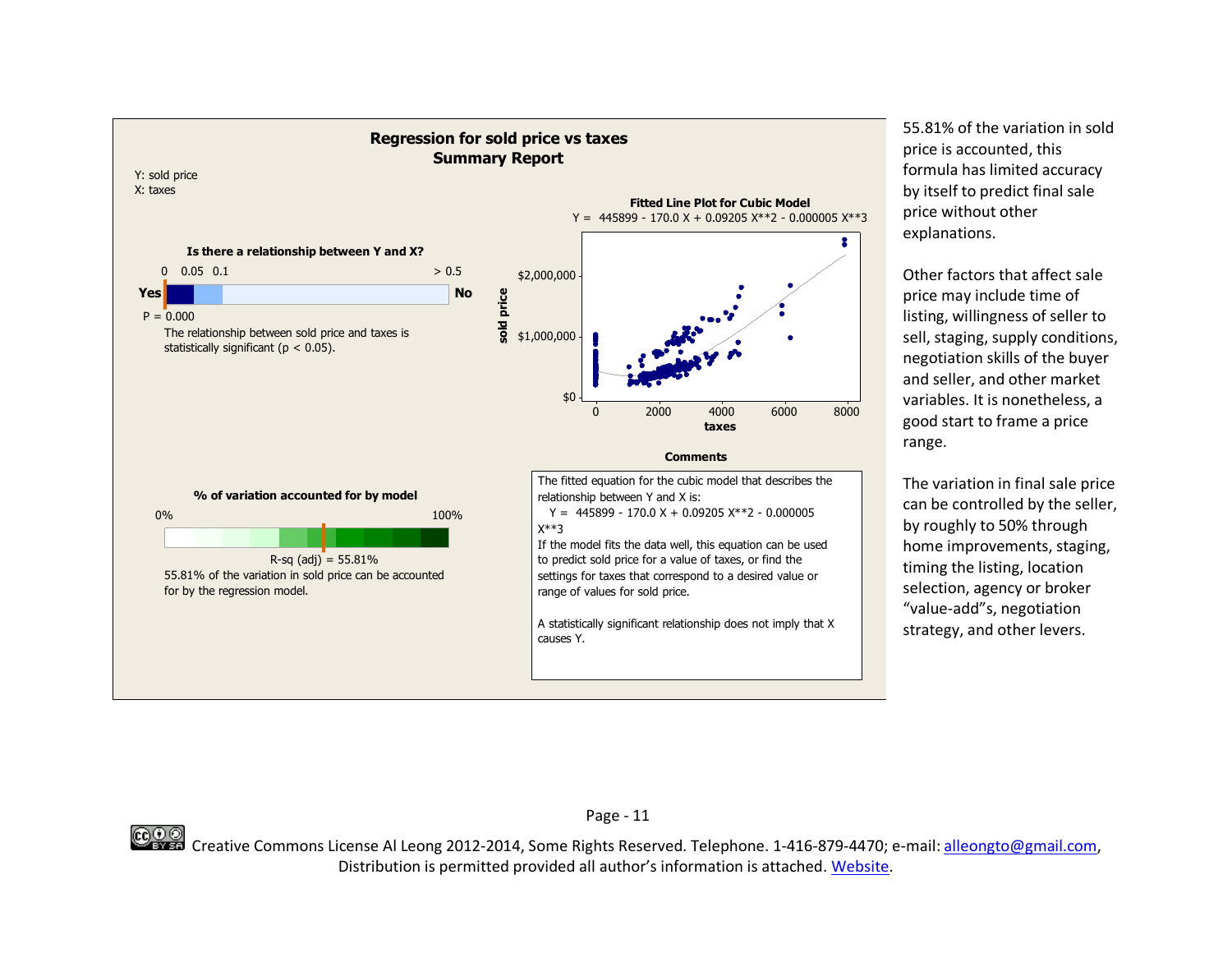# <span id="page-14-0"></span>Impact of Staging

### <span id="page-14-1"></span>Days on Market (DOM)

This scatterplot of days on market (DOM) vs. Difference(%) – the difference in percentage terms between the list and finale sale price) for staged and non-staged properties clearly shows a narrowing and reduction of days on market for staged properties vs. non-staged which tends to have a wide range of DOM from 0 to 150 days This reduction in range from 150 to about 75 days or 50% is confirmed for the data at liberty village from third party research from the national association of association of realtors. This analysis does not analyze the quality or 'sufficiency' of staging, other than that staging or furnishing is performed. That is, the impact of the staging (quality, color, furniture design, cluttering) have additional impact in perceptions and valuation or reducing DOM inasmuch an indication that the owner is willing to sell and negotiate as a 'signal' to the buyer.

- -100% group represents the unsold condos (red staged)
- 0% diff is largely the group of sold units with red=staged (black=non-staged).

-120 -100 -80 -60 -40 -20 0 20 40 250 200 150 100 50  $\Omega$ **diff% DOM**  $\Omega$ 1 staged **Scatterplot of DOM vs diff%**

For unsold properties (where diff% is -100%) which indicates the property is unsold, a much higher percentage of properties are non-staged, indicating that to prepare a condo for sale, staging or furnishing the condo has a material impact (statistical significance). Furnishing, therefore is a clear feature and signal to buyers for readiness to sell and statistically significant.

Page - 12

CCOO<br>Creative Commons License Al Leong 2012-2014, Some Rights Reserved. Telephone. 1-416-879-4470; e-mail: <u>alleongto@gmail.com</u>, Distribution is permitted provided all author's information is attached. [Website.](http://ow.ly/s39ok)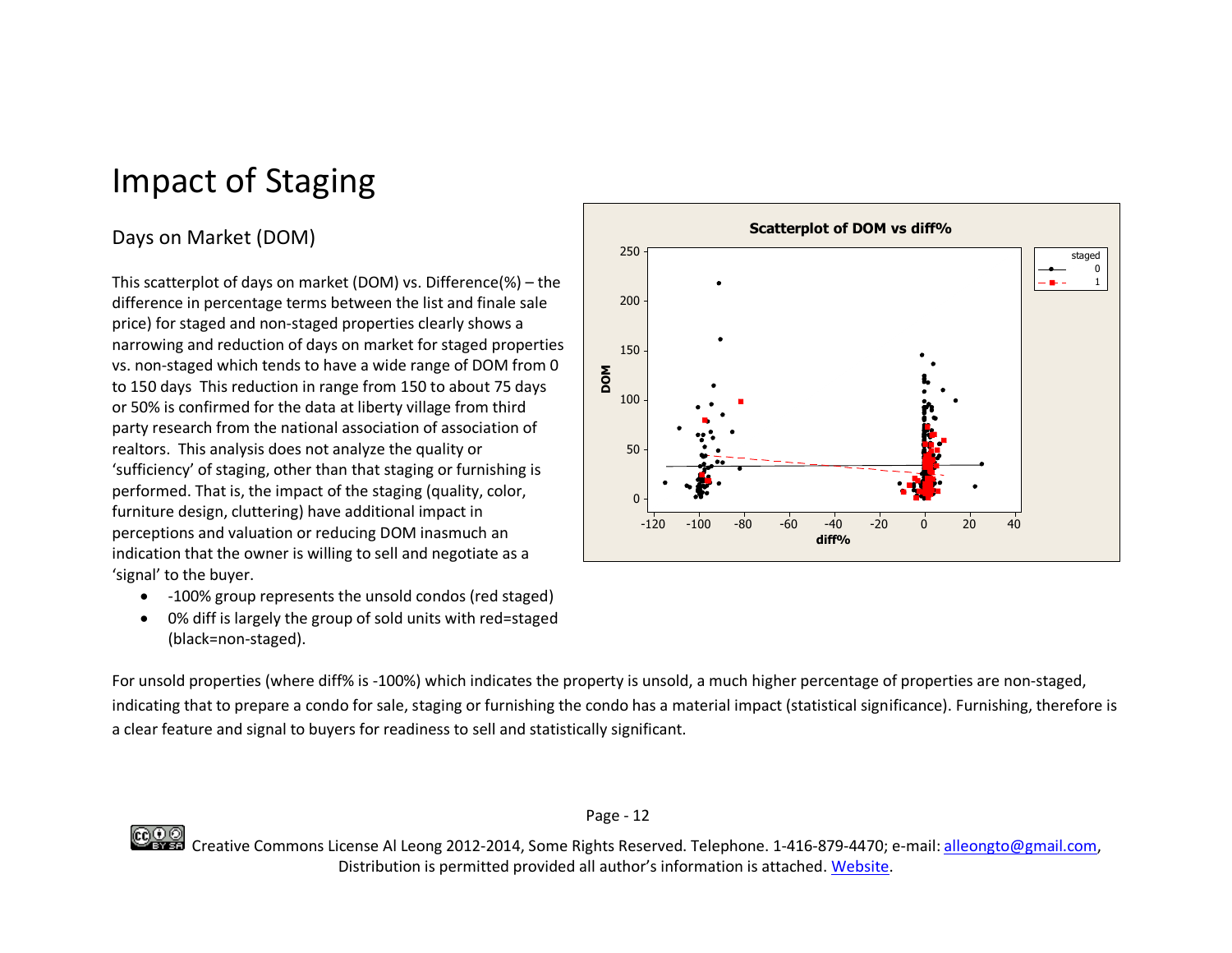### <span id="page-15-0"></span>Sold Price vs. Taxes

A statistically significant relationship exists between the finale sale price and taxes (sold price is negotiated and based on square footage and valuation of property) – two groups exist - 1 bedrooms and 2 bedrooms and this may be the clustering of two patterns related to the price and taxes. No conclusion can be made between staged properties vs. non-staged units with reference to "sold price" (or the impact of staging on increasing the final sale price). Additional analysis is required for identical properties that are sold staged and non-staged. There appears at first glance, little impact or difference between the groups except that unfurnished units cover a larger range of property portfolio.





CCOO<br>Creative Commons License Al Leong 2012-2014, Some Rights Reserved. Telephone. 1-416-879-4470; e-mail: <u>alleongto@gmail.com</u>, Distribution is permitted provided all author's information is attached. [Website.](http://ow.ly/s39ok)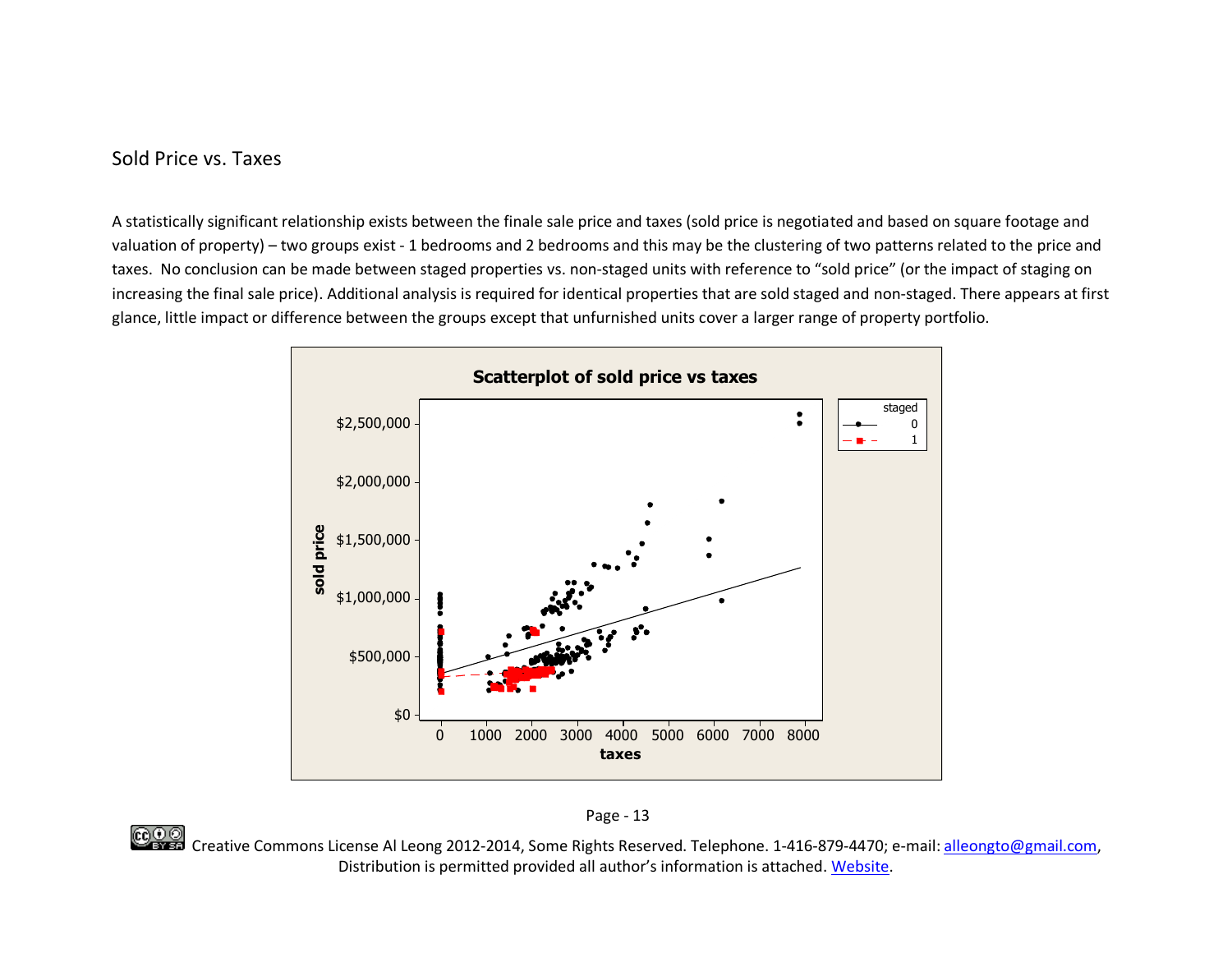

To predict the value of final sale price, use the formula, as a general guide to initially price your condo/property.

- **1. Predicted final sale price - \$445,899 – 170 \* (taxes) + .09205 \* (taxes)^2 - .000005 \* (taxes)^3**
- **2. Staging your property will reduce the sales cycle by up to 50% - saving mortgage interest, maintenance and lost income opportunity.**
- **3. Negotiations – reduce the difference between list and finale price to within 93% to 97% of asking price (\$21,550) in this dataset.**

Page - 14

CCOO<br>Creative Commons License Al Leong 2012-2014, Some Rights Reserved. Telephone. 1-416-879-4470; e-mail: [alleongto@gmail.com,](mailto:alleongto@gmail.com) Distribution is permitted provided all author's information is attached. [Website.](http://ow.ly/s39ok)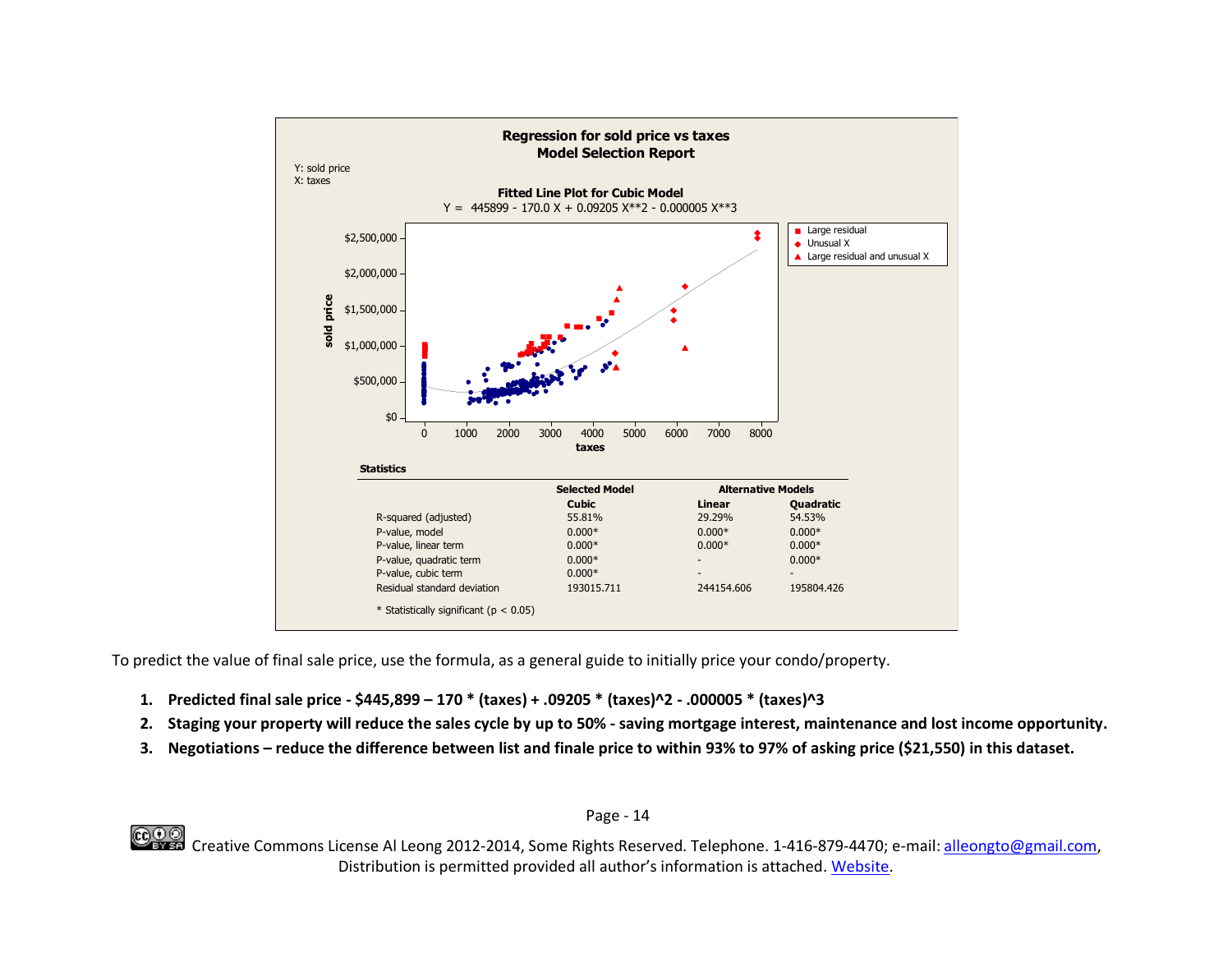

Examples of patterns that may indicate problems with the fit of the model:

#### **Unequal variation**



problem. unequal variation is severe, get help to address the points increases as the fitted values increase. If the Uneven variability, such as when the spread of

#### **Clusters**



regression model. Get help to address the problem. important X variables that were not included in the Groups of points that suggest there may be

#### **Strong curvature**



fitting model, get help to address the problem. regression model. If you are already using the best Curve in the data that is not well explained by the

#### **Large residuals**



removing data that have special causes. measurement or data entry errors and consider understand why the points are unusual. Correct Points that are not well fit by the model. Try to



CCOO<br>Creative Commons License Al Leong 2012-2014, Some Rights Reserved. Telephone. 1-416-879-4470; e-mail: [alleongto@gmail.com,](mailto:alleongto@gmail.com) Distribution is permitted provided all author's information is attached. [Website.](http://ow.ly/s39ok)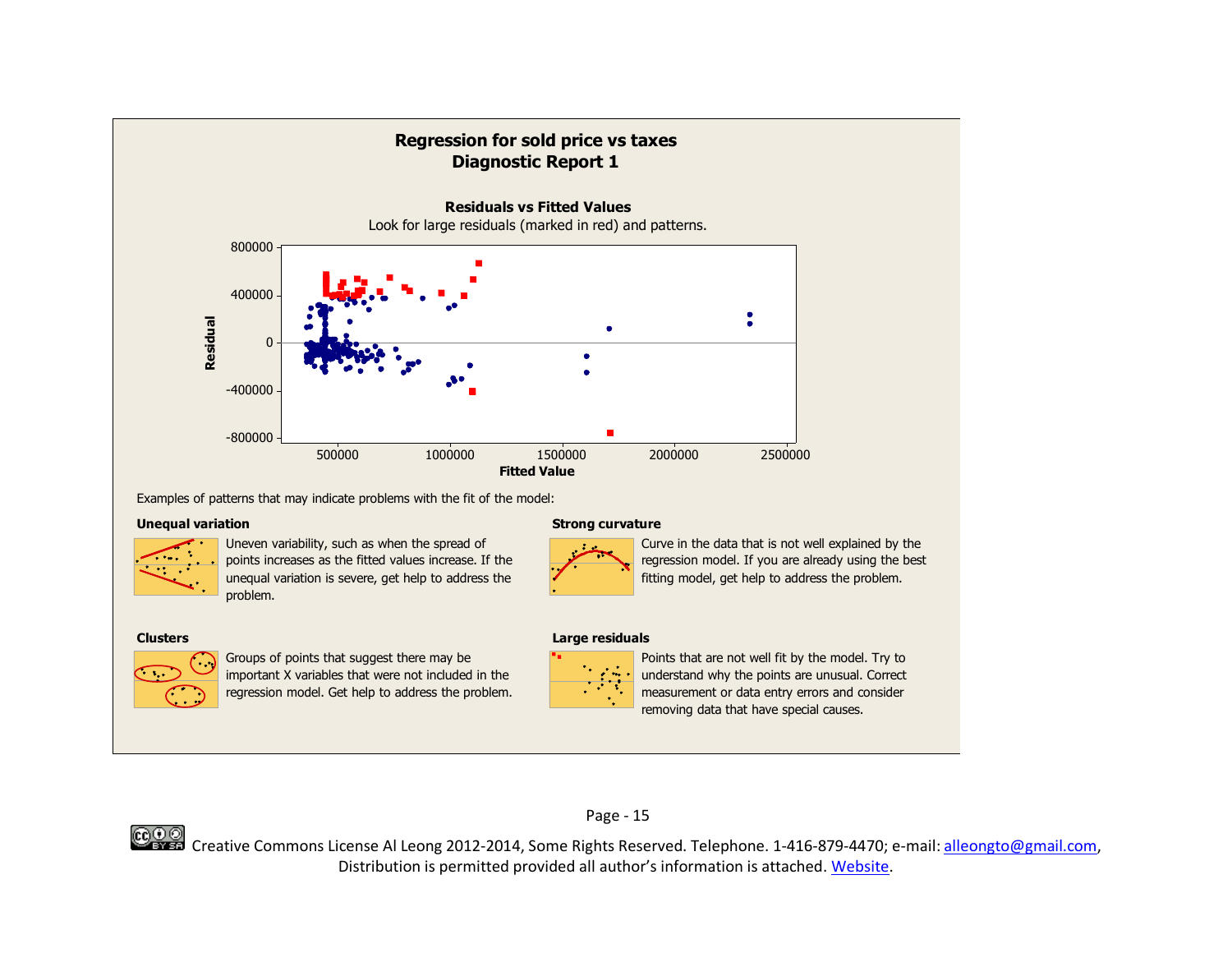This control chart identifies specific data that has high error.



The average total time of DOM is reduced from 38 days to 32 days on average primarily for entry-level properties. However, the entire range of properties DOM is reduced by 50%. (0=not staged; 1= staged).

CCOO<br>Creative Commons License Al Leong 2012-2014, Some Rights Reserved. Telephone. 1-416-879-4470; e-mail: [alleongto@gmail.com,](mailto:alleongto@gmail.com) Distribution is permitted provided all author's information is attached. [Website.](http://ow.ly/s39ok)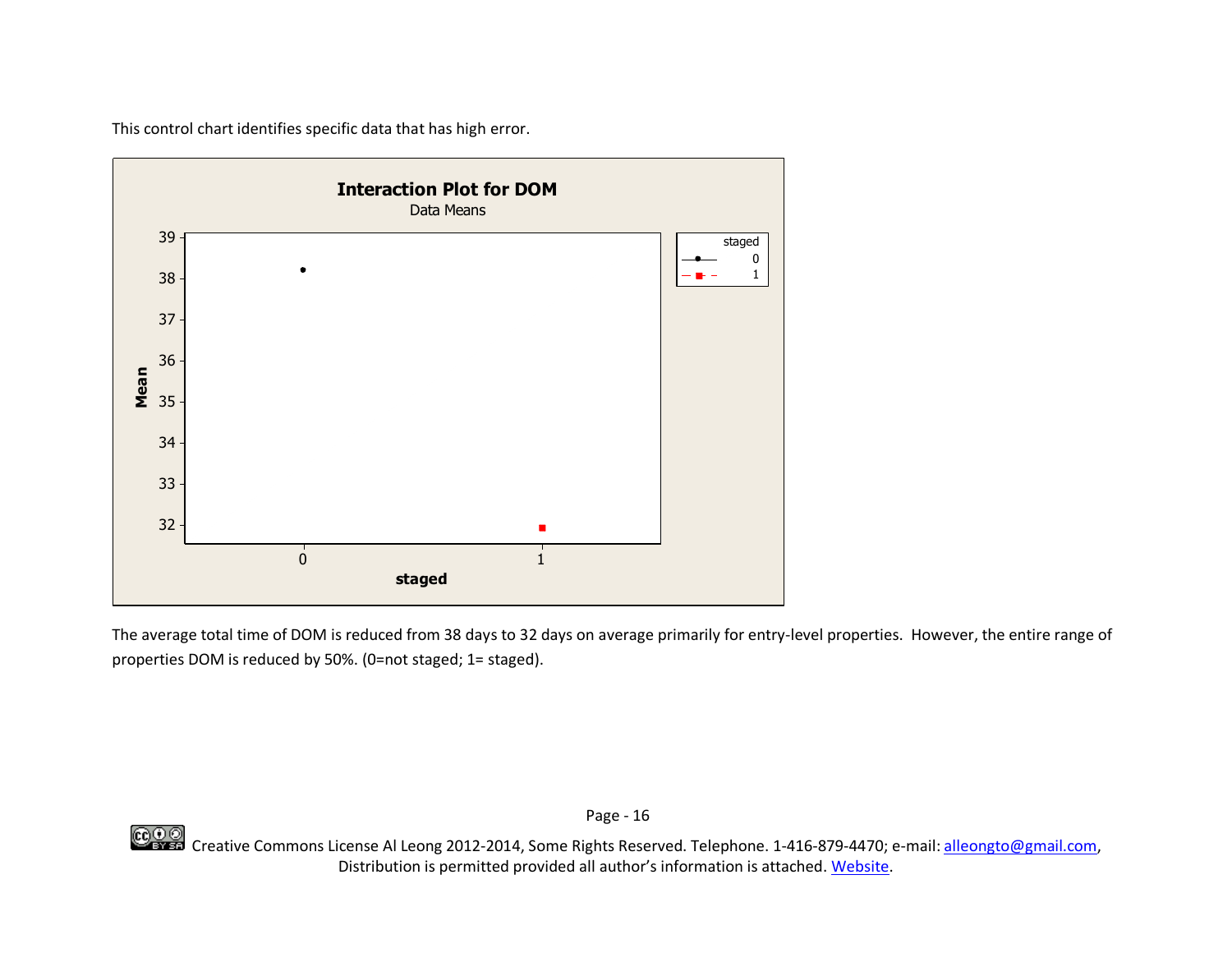

And, this relationship is confirmed by this scatterplot (staged = 1; not staged/furnished = 0)

Further confirmation required upon analysis of all data required for high end units (staged vs. not furnished/staged) to be completed.

The next chart confirms that staging does have a material impact on reducing the range of DOM, possibly as a signal to a buyer that the owner is ready and willing to sell the condo and to enter into more serious negotiations. Also, an implied signal for staging to buyers that non-staged / unfurnished unit owners can wait longer and the buyer may believe they may be less serious or willing to negotiate.

Page - 17

CCOO<br>Creative Commons License Al Leong 2012-2014, Some Rights Reserved. Telephone. 1-416-879-4470; e-mail: <u>alleongto@gmail.com</u>, Distribution is permitted provided all author's information is attached. [Website.](http://ow.ly/s39ok)